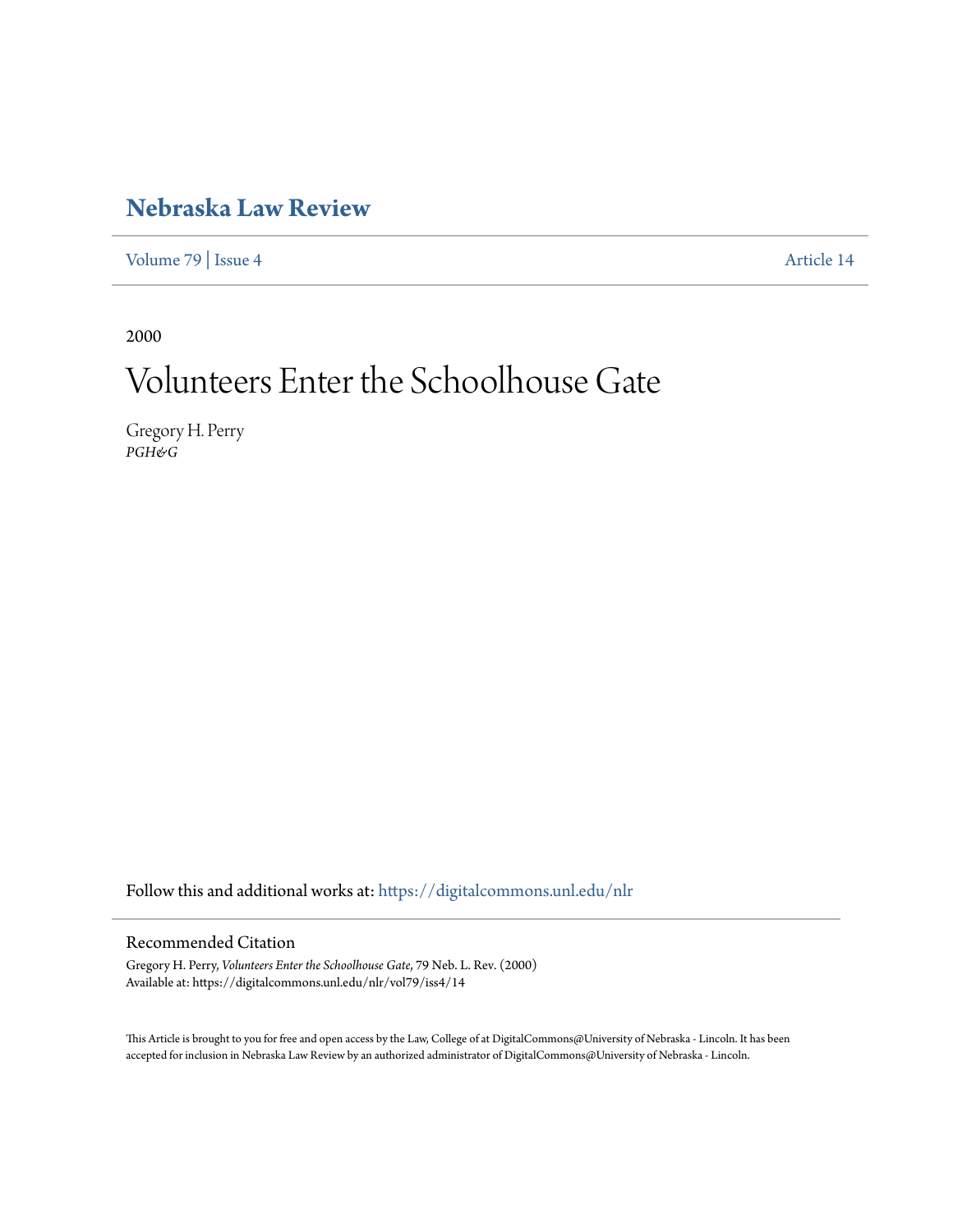# **Volunteers Enter the Schoolhouse Gate**

*"In our society, a great many people are asked to render a community service, and they do so without expecting or receiving compensation for their services.... [It seems obvious that the youth of our state would be seriously and adversely affected if... the many organizations attempting to help young people could be sued by their respective volunteers for the value of the services rendered by the volunteers simply because someone in the organization asked the volunteers to serve and did not specify the services would be rendered gratuitously."l*

#### I. INTRODUCTION

As recognized by the Nebraska Court of Appeals in the above quote, volunteers provide tremendous services to our youth. In the public schools, use of volunteers provides an occasion to save money in tight budgetary times, to get tasks done in times of labor shortages, and to get skilled services from persons who have special expertise. Using volunteers also provides a chance to develop parental involvement and to model the importance of community service to students. For the volunteer, providing uncompensated service offers a chance to satisfy the emotional need to serve others, as well as the opportunity to learn new skills and develop personal contacts for career advancement.

Use of volunteers presents public schools with many of the same legal issues that arise with public school employees. While school districts spend considerable time assessing legal issues involving employment matters, they frequently do not devote significant consideration to the legal issues involved in using volunteers. In order to establish a framework to examine these legal issues, we address the following three questions:

- 1. What "jobs" may volunteers perform?
- 2. What "pay" may volunteers receive?

<sup>©</sup> Copyright held by the NEBRASKA **LAW** REVIEW.

<sup>\*</sup> Shareholder, Perry, Guthery, Haase & Gessford, P.C., L.L.O., 233 South 13th Street, Lincoln, NE 68508. (402) 476-9200; e-mail: gperry@perrylawfirm.com. Mr. Perry is a 1984 graduate of the Nebraska College of Law.

<sup>1.</sup> Thomas v. Kearney Little League Baseball Ass'n, 5 Neb. App. 405, 407-08, 558 N.W.2d 842, 845 (1997).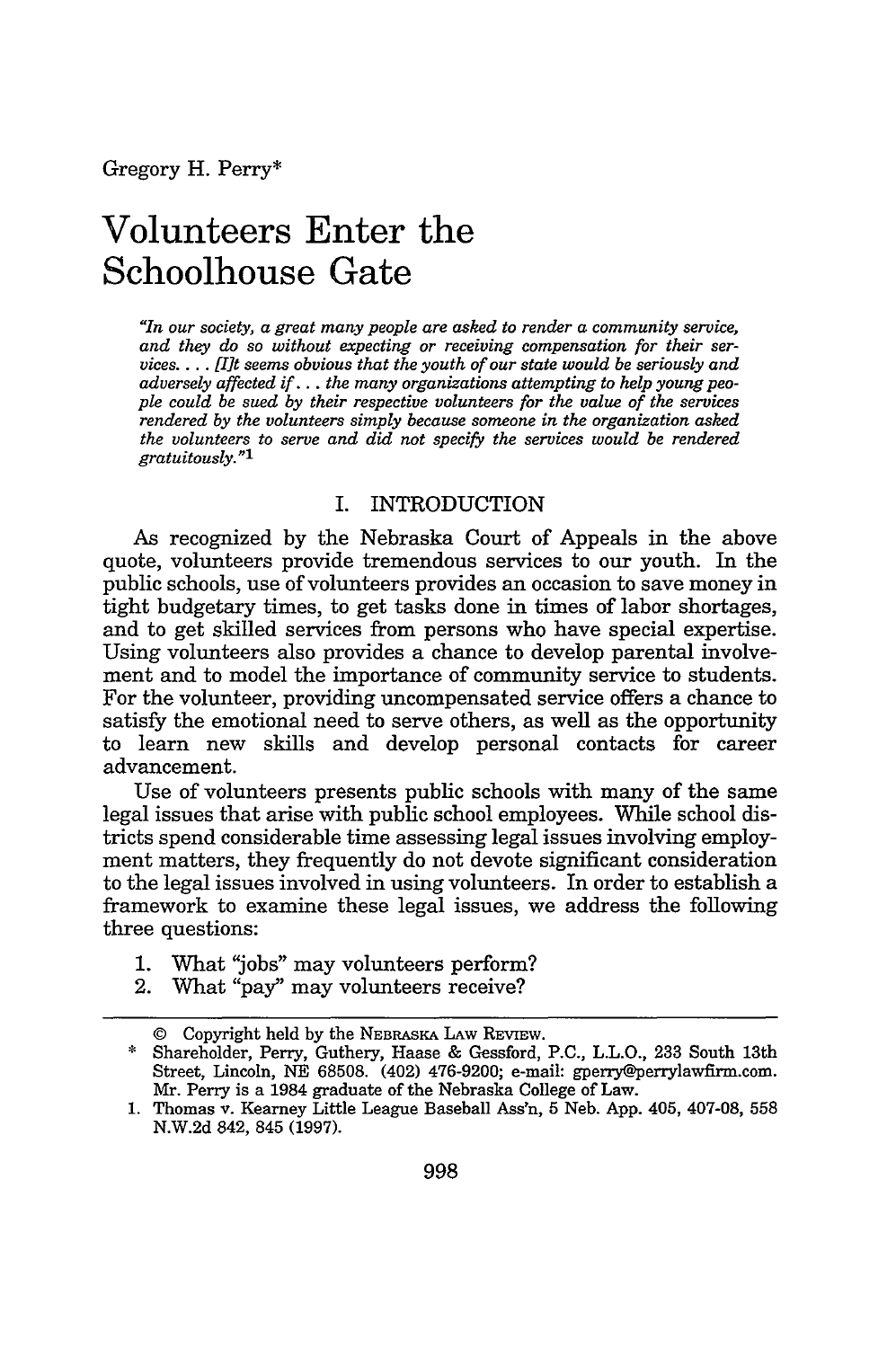3. What is the potential liability for volunteers personally and for the School District in which they volunteer, and how can this liability exposure be reduced?

#### II. WHAT TASKS CAN VOLUNTEERS BE PERMITTED TO PERFORM?

#### **A. In** the Classroom

In order for a volunteer to serve as an administrator or teacher, the volunteer must have a Nebraska administrative or teaching certificate.<sup>2</sup> Use of a volunteer to perform teaching duties, even if the volunteer has a teaching certificate, may be contrary to the collective bargaining agreement between the School District and the teachers' association.<sup>3</sup> In the absence of a special provision in the collective bargaining agreement or a separate agreement with the applicable bargaining unit, volunteers should not be assigned to perform duties of union members.

More commonly, volunteers in the public school classrooms serve in roles where they provide assistance to teachers and other professional employees. Volunteers may serve as "teacher aides" without a teaching certificate, so long as they do "not assume any teaching responsibilities."4 A "teacher's aide" must be "specifically prepared for such duties, including the handling of emergency situations which might arise in the course of his or her work."5

In assigning volunteers to work with students, public schools must be aware of the laws that restrict access to student records. Both federal and state law regulate such access. Under federal law, "school officials" are authorized to have access to student education records when they have legitimate educational interests in the records.<sup>6</sup> A volunteer may conceivably be determined to be a "school official."7

- 3. *See* Industrial Relations Act, **NEB.** REV. **STAT. §§** 48-801 to 48-842 (Reissue 1998).
- 4. **NEB.** REV. **STAT.** § 79-802(3) (Reissue 1996); *see also* NEB. REv. **STAT.** § 79-101(12) (Reissue 1996)(defining the term "teach").
- 5. **NEB.** REv. **STAT.** § 79-802(3).
- 6. *See* 34 C.F.R. § 99.31 (2000) (regulations to the Family Educational Rights and Privacy Act, 20 U.S.C. § 1232g (1994)).

<sup>2.</sup> *See* **NEB.** REV. **STAT. §§** 79-801, 79-802, 79-804 (Reissue 1996); 92 NAC 10.003.01 (1998)("The school system shall use only persons certificated pursuant to 92 NAC 21 to teach"); 92 **NAC** 10.004.03(A)(2) (1998)(requiring administrators to hold a Nebraska Administrative and Supervisory Certificate, with an appropriate endorsement). Another example of a circumstance where licenses are required for school volunteers would be school bus drivers, who are required to hold a "student transportation vehicle operator's permit." *See* **NEB.** REV. **STAT. §§** 79-318(13), 79-607, 79-608 (Reissue 1996); 92 **NAC** 91 (1998).

<sup>7.</sup> *See* Falvo v. Owasso Indep. Sch. Dist., 22 F.3d 1201 (10th Cir. 2000). In *Falvo,* the court held that a violation of the Family Educational Rights and Privacy Act (FERPA) occurs when fellow students grade their classmates' papers. In reach-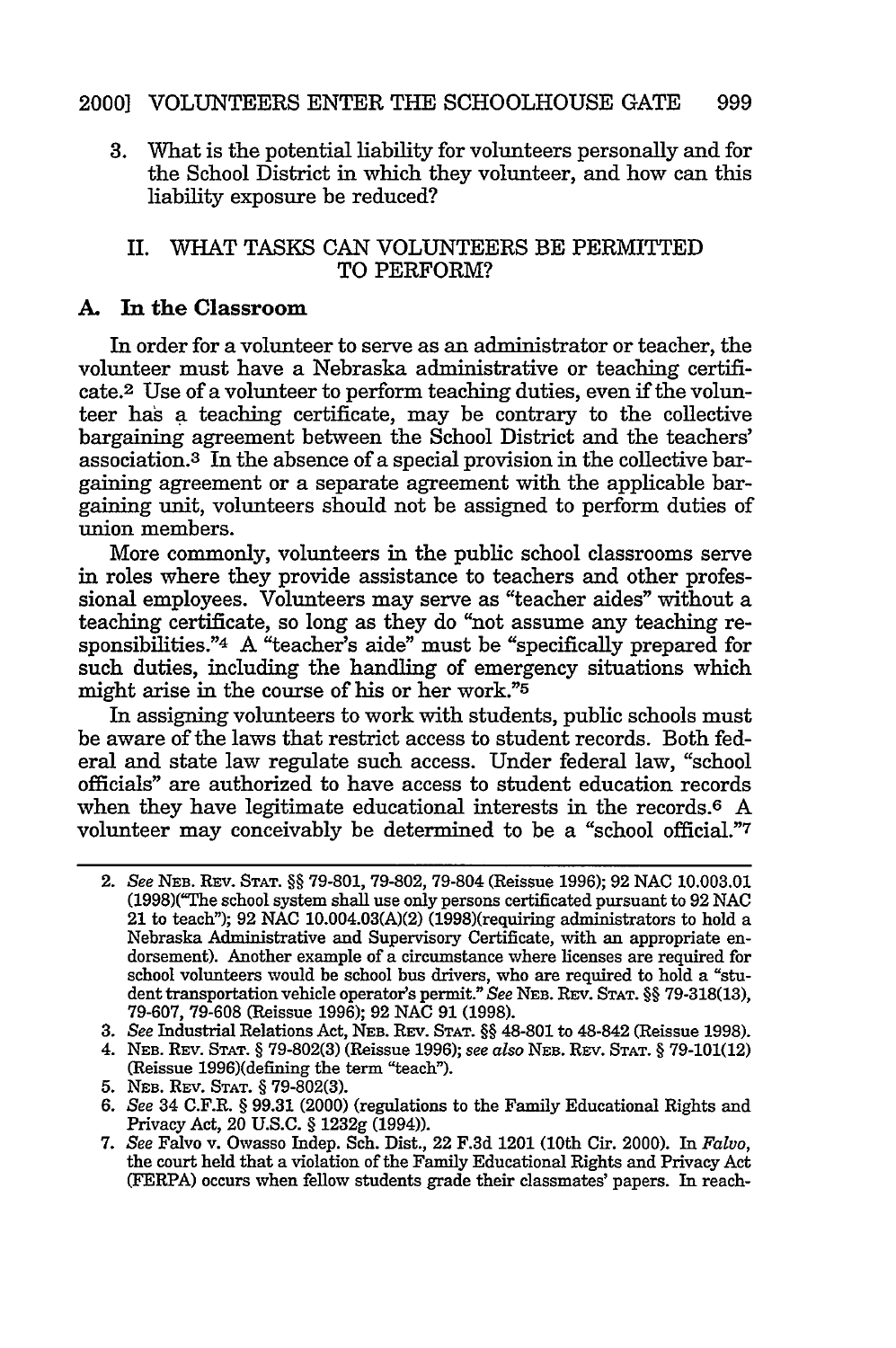However, under state law, access to student records is limited to "parents, guardians, teachers, counselors, or school administrators."8 With this restriction, volunteers are in most instances not authorized to have access to student files, at least absent written consent of the parent or guardian.

### B. On the Athletic Field

Volunteers are frequently used in public school extracurricular programs. In Nebraska, the restrictions on use of volunteers for coaching duties are based on the rules of the Nebraska School Athletic Association (NSAA).9 The NSAA is a voluntary association of schools organized to promote and regulate competition between schools in extracurricular activities. The NSAA's current regulations require that head coaches be certificated as a teacher or administrator, and be employed by the school district for which they coach.1o

- 8. **NEB.** REV. **STAT.** § 79-2,104(1) (Reissue 1996).
- 9. A review of the legal requirements for coaching and other athletic personnel (e.g., athletic trainers) in public schools in other states is set forth in James B. Gessford et al., *Athletic Personnel and Volunteer Issues, in* **LEGAL** HANDBOOK **ON SCHOOL ATHLETICS** (National School Boards Association ed., 1997). This article reports that, as of 1996, Nebraska was one of only twelve states that continued to base coaching qualifications on teacher certification for all coaches. *See id.* at 10- **8** & n.31. The trend in other states has been to establish separate coaching certification requirements and to allow non-faculty coaches to be used, but to require coaching education for these non-faculty coaches. *See id.* at **10-8.**
- **10.** *See* NEBRASKA **SCHOOL ATHLETIC** AsSOCIATION, NSAA YEARBOOK 2000-2001, Art. 2 (Activity Bylaws), § 2.12.1 ("any team competing in interschool competition must be under the direction of a member of the school's faculty"); § 2.12.2 ("In order to serve as a head or assistant coach or sponsor of any activity sponsored by the Nebraska School Activities Association, the individual must possess a valid Nebraska Teaching Certificate or Nebraska Administrative and Supervisory Certificate and have a written contract of employment as a coach or sponsor with the school in which he/she is to perform these duties"). An exception to the certification requirement does exist. *See id.* at § 2.12.2.1 ("Individuals who possess a Provisional Trade Certificate endorsed in coaching may be employed by a school district as a head or assistant coach in NSAA sponsored activities"). Another exception exists for persons who serve as coaches' aides. *See id.* at § 2.12.3 ("Schools may contract non-certificated personnel to assist with their activities programs, but such personnel shall be coaches' aides."). Coach's aides "must

ing the conclusion that the grade placed on a student's paper is itself an "education record" under FERPA, the court stated: "In so assisting the teacher, the correcting student becomes a 'person acting for [an educational] agency or institution.'" *Id.* at 1216 (quoting 20 U.S.C. § 1232g(a)(4)(A)(ii)). Using this reasoning, an adult volunteer who helps in a classroom by grading student papers may be deemed as acting as an agent for the school district. While the court in *Falvo* proceeded to determine that a fellow student does not thereby become a "school official" with a legitimate educational interest in having access to another student's graded papers, the courts might reach a different conclusion with respect to an adult volunteer.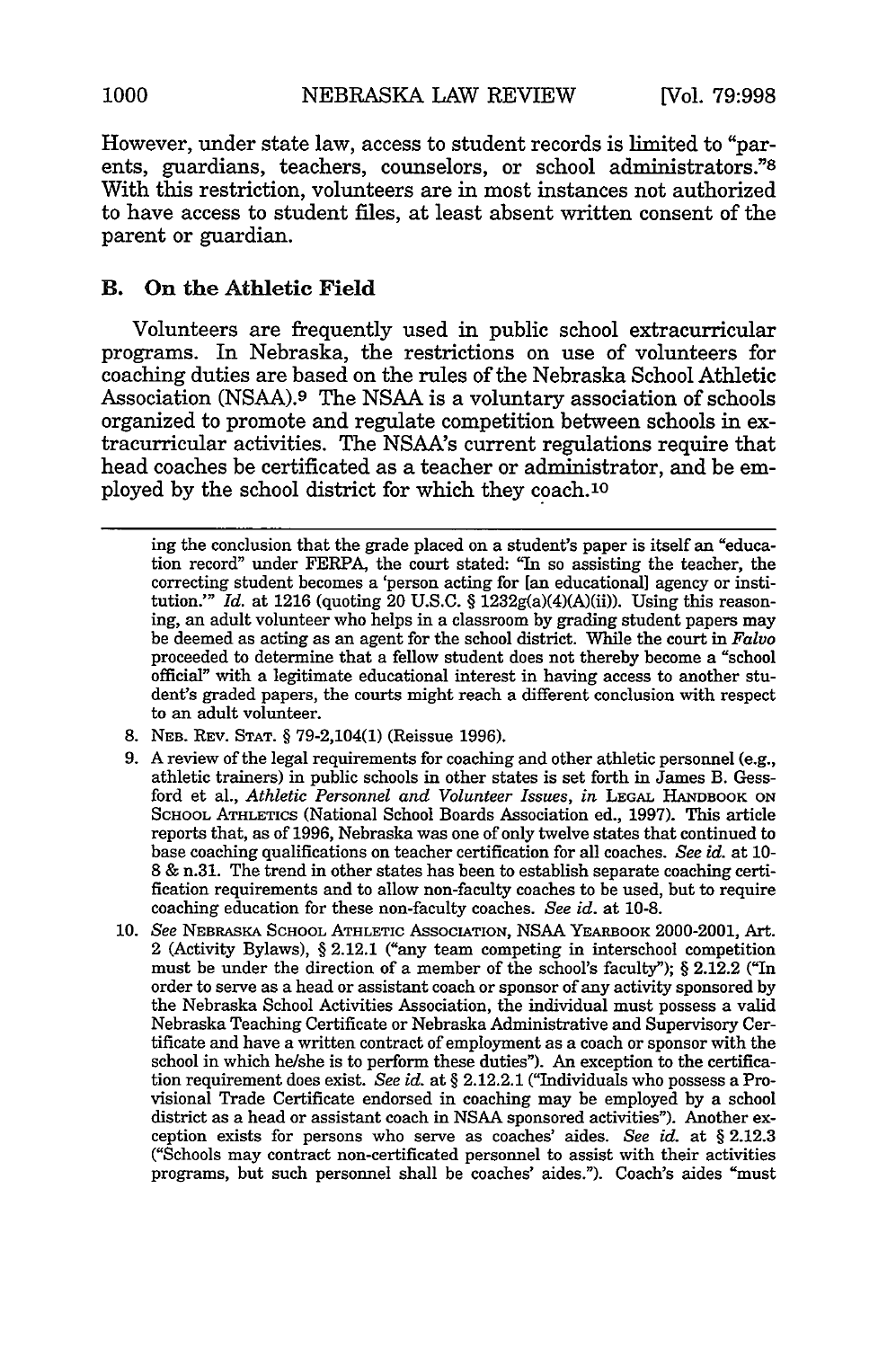#### 2000] **VOLUNTEERS** ENTER THE **SCHOOLHOUSE GATE 1001**

Frequently, alumni and other adults desire to assist in extracurricular activities by participating in scrimmages or other similar activities with students. These types of activities have led to student injuries and litigation.<sup>11</sup> The NSAA rules thus restrict volunteers and others from "participat[ing] in any practice session, drill, scrimmage, or game in which a school team is involved."12

#### III. WHAT COMPENSATION OR BENEFITS CAN **VOLUNTEERS** BE GIVEN?

A principal motivation in using volunteers is to get tasks performed for free. The Kearney Little League Baseball Association recently defended litigation, which went to the Nebraska Court of Appeals twice, in order to solidify the principle that volunteers are not

carry out specific directions given by the head coach" and is restricted with respect to the scope of their duties. *Id.* at § 2.12.3.1 to 2.12.3.4.

11. *See, e.g.,* Sciotto v. Marple Newtown Sch. Dist., 81 F. Supp. 2d 559 (E.D. Pa. 1999); Hearon v. May, 248 Neb. 887, 540 N.W.2d 124 (1995). In *Hearon,* a high school wrestler at Dundy County High School was injured while being taught how to do a fireman's carry by Tim May. *See* 248 Neb. at 889-90, 540 N.W.2d at 127-28. May had been hired by Dundy to be a referee for a wrestling meet between Dundy County High School and Culbertson High School, but he was not otherwise employed by Dundy. *See id.* at 889, 540 N.W.2d at 127. At the conclusion of the wrestling meet, May "volunteered to instruct the Dundy wrestlers on certain wrestling maneuvers." *Id.* May executed a fireman's carry on Hearon. *See id.* at 890, 540 N.W.2d at 128. Instead of landing on his hip or his back, Hearon landed on his head. *See id.* As a result, his cervical spine was fractured and displaced. *See id.* Hearon and his mother then filed a lawsuit against May, Dundy County Public Schools, and the athletic director at Dundy. *See id.* The court ruled that the case could proceed to trial, stating.

> We hold that instructors, teachers, and coaches are liable for injuries sustained by an instructee if such injuries are received by the instructee while the instructor, teacher, or coach engages in physical contact with the instructee and the instructee's injuries are the proximate result of the ordinary negligence of the instructor, teacher, or coach.

248 Neb. at 894, 540 N.W.2d at 130.

The *Sciotto* decision also involved an injury to a student as a result of a wrestling maneuver. *See* Sciotto v. Marple Newtown Sch. Dist., 81 F. Supp. 2d 559, 561 (E.D. Pa. 1999). The injury occurred during a wrestling practice at which alumni participated, by invitation of the coach. *See id.* Greg Fendler, one of the volunteer alumni, demonstrated a "half-nelson" on team member John Sciotto, a 16-year-old weighing 110 pounds. *See id.* at 562. Fendler was a 22-year-old weighing 145 to 150 pounds. The young Sciotto sustained an injury to his spinal cord and is now quadriplegic. *See id.* The court ruled that Sciotto's case against the school district, the coach, and the alumni volunteer could proceed to trial, observing that because of the alumni volunteer's greater experience, age, and weight, his conduct of wrestling with Sciotto was "wanton and reckless" sufficient to constitute an assault and battery. *Id.* at 577.

12. NEBRASKA SCHOOL ATHLETIC ASSOCIATION, *supra* note 10, at § 3.11 (approving ruling and interpretation).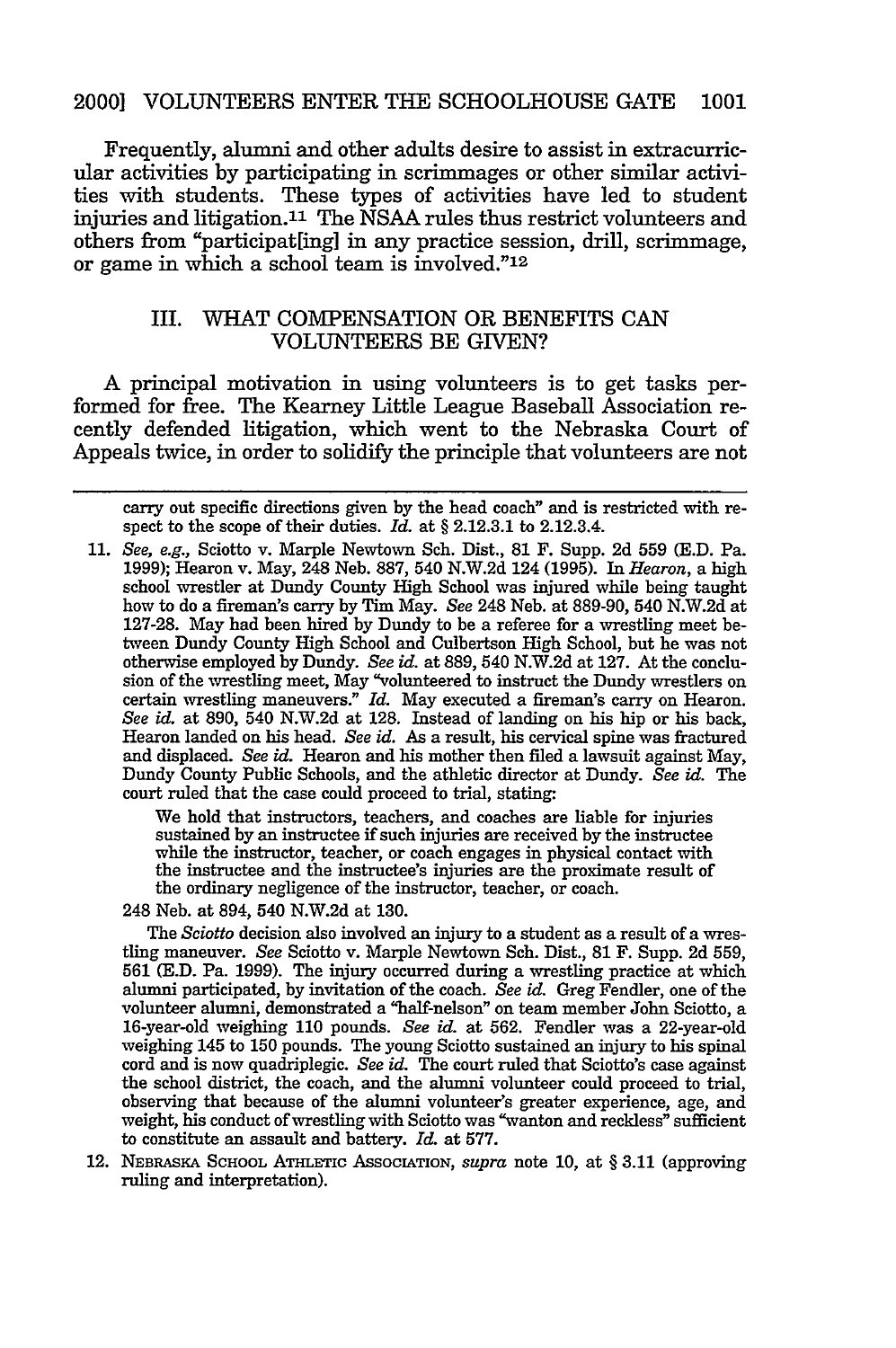required to be compensated.<sup>13</sup> Nevertheless, to encourage volunteers, inducements are often needed and the question frequently arises as to what pay, benefits, or reimbursements may be made to volunteers.

The question of "pay" for volunteers is affected by state and federal law. With regard to state law, the question is whether authority exists to provide pay or benefits to the volunteer.<sup>14</sup> With regard to federal law, the question is reversed, and it becomes an issue of whether the volunteer must be paid (e.g., in the form of a "minimum" or "prevailing wage").

#### **A. Statutory Authority to Pay Salary, Benefits, or Expenses of Volunteers**

School board members are the forgotten "volunteers." In Nebraska, "members of a school board... shall not receive a per diem."15 This means that school board members are not to be paid any salary, and they are only to be reimbursed for "their actual and necessary expenses incurred while carrying out their duties."16

The authority to provide reimbursement for expenses and miscellaneous benefits to school board members and other volunteers is primarily controlled by the Local Government Miscellaneous Expenditure Act.<sup>17</sup> Because the Act regulates even seemingly trivial expenditures, such as serving coffee at Board meetings, it is commonly referred to as the "Coffee Act."

The Coffee Act defines a "volunteer" as a person who is not elected, appointed, or employed by the school and "who, at the request or with the permission of [the school], engages in activities related to the purposes or functions of [the school] for its general benefit."i8 Volunteers may be paid or reimbursed for their "actual and necessary expenses" incurred in attending or participating in events, provided the school board gave prior approval for the event and for the payment or reim-

**15. NEB.** REV. **STAT.** § 79-546 (Reissue **1996).**

- 17. **NEB.** REV. **STAT.** §§ 13-2201 to 13-2204 (Reissue 1997).
- 18. **NEB.** REV. **STAT.** § 13-2202(6).

<sup>13.</sup> *See* Thomas v. Kearney Little League Baseball Ass'n, 5 Neb. App. 405, 558 N.W.2d 842 (1997). In *Thomas,* a coach of a little league all-star baseball team sued the Little League organization, claiming he was entitled to \$1,200.00 as compensation for his coaching services. *See id.* at 407, 558 N.W.2d at 844. The court acknowledged the general rule that "the law implies a promise by the person knowingly accepting the services to pay the reasonable value of the services." *Id.* at 408, 558 N.W.2d at 845. This legal presumption was determined to have been rebutted where the "services were rendered to a community service organization under circumstances for which no reasonable person would expect compensation." *Id.* at 412, 558 N.W.2d at 847.

<sup>14.</sup> *See* Robertson v. School Dist. No. 17, 252 Neb. 103, 111, 560 N.W.2d 469, 475 (1997) ("The school district is a creature of statute and possesses no other powers than those granted by the Legislature").

<sup>16.</sup> *Id.*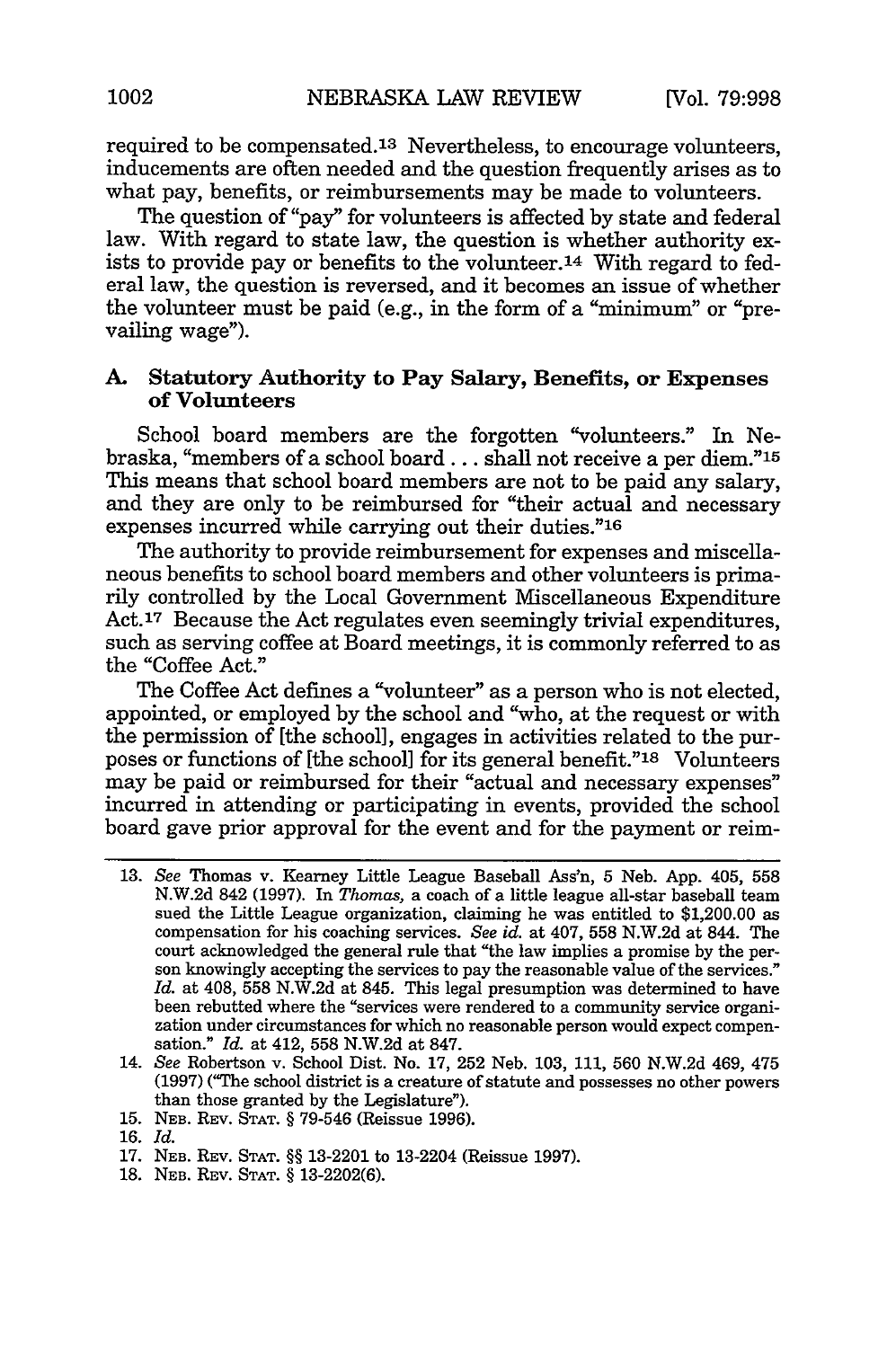bursement.<sup>19</sup> Reimbursable expenses include registration costs, mileage, lodging, and meals (but not meals at Board meetings, unless the meal is at a joint public meeting with another governing body).20 Beverages (of a non-alcoholic variety) and meals may be provided to volunteers during or immediately following their participation in the volunteer activity.21 Recognition dinners may also be provided to volunteers (at a maximum of \$25.00 per person),22 and volunteers may be awarded "plaques, certificates of achievement, or items of value" in accordance with a preexisting policy of the School Board.23 When the volunteers' spouses attend the recognition dinner, the spouses will go hungry (or pay for their own plate), since the school is not authorized to pay for any expenses incurred by or on behalf of a volunteer's spouse.<sup>24</sup>

Other Nebraska statutes specifically authorize additional benefits that can be provided to school volunteers. School volunteers may be given a free activities pass which may be used by both the volunteer and the volunteer's spouse.25 School board members may be provided with insurance coverage ("hospitalization, medical, surgical, accident, sickness, or term life"),<sup>26</sup> and liability insurance can also be provided to school board members and other volunteers who may be classified as agents of a school district.<sup>27</sup>

#### B. Fair Labor Standards **Act**

The Fair Labor Standards Act (FLSA) requires that minimum wages and overtime be paid to individuals who perform services. <sup>28</sup> Public school "volunteers" are exempt from the FLSA.<sup>29</sup> To be a "volunteer" for purposes of the FLSA exemption, the following two-part test must be met:

(i) the individual receives no compensation or is paid expenses, reasonable benefits, or a nominal fee to perform the services for which the individual volunteered; and

- 22. See **NEB.** REv. **STAT. §** 13-2203(2)(b)(iii).
- 23. NEB. REv. **STAT. §** 13-2203(3).
- 24. See *NEB.* Rev. **STAT. §** 13-2204.
- 25. See **NEB.** REv. **STAT. §§ 79-517** to 79-518 (Reissue 1996).
- 26. **NEB.** Rev. **STAT.** § 79-502 (Reissue 1996).
- 27. See **NEB.** Rev. **STAT. §** 79-516(8) (Reissue 1996).
- 28. See 29 U.S.C. **§§** 201 to 219 (1994).
- 29. See 29 U.S.C. **§** 203(e)(4)(A). Nebraska's Wage and Hour Act, **NEB.** REV. **STAT. §§** 48-1201 to 48-1209.01 (Reissue 1998), provides an exemption to minimum wage requirements for work done for an educational organization "when the em-<br>ployer-employee relationship does not in fact exist or when the services rendered to such organization are on a voluntary basis." **NEB.** REv. **STAT. §** 48-1202(3)(e).

<sup>19.</sup> **NEB.** REv. **STAT. §** 13-2203(1).

<sup>20.</sup> See id.

<sup>21.</sup> See **NEB.** REV. **STAT. §** 13-2203(2)(b).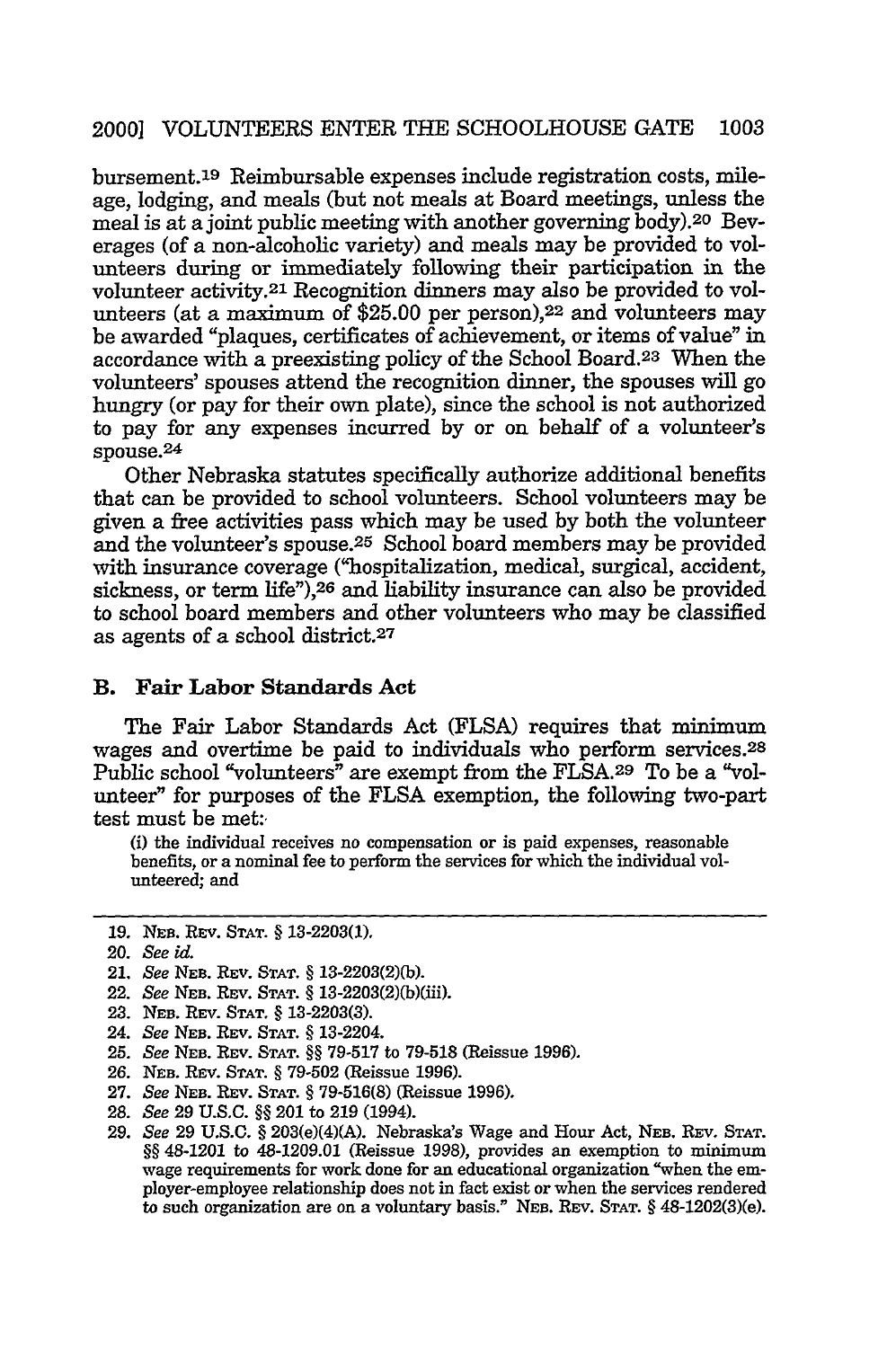(ii) such services are not the same type of services which the individual is employed to perform for such public agency.<sup>30</sup>

The first part of the volunteer test involves the compensation which may be given to the volunteer. To maintain volunteer status (and thus, not be required to be paid minimum wages and overtime), the individual may only be paid "expenses, reasonable benefits, [and] a nominal fee."31 The FLSA regulations give a school-related example of a permitted expense reimbursement:

A school guard does not become an employee because he or she receives a uniform allowance, or reimbursement for reasonable cleaning expenses or for wear and tear on personal clothing worn while performing hours of volunteer service.<sup>32</sup>

The FLSA regulations also clarify that "payment for the cost of meals and transportation expenses" incurred in providing volunteer services may be made to a volunteer;<sup>33</sup> furthermore, providing reimbursement for volunteer training programs and materials and reasonable benefits, such as insurance coverage (liability, health, life, disability, and workers' compensation), pension plans, and length of service awards, is permitted. $34$  Even a nominal fee is permitted to be paid, so long as the fee is not "tied to productivity" and otherwise meets the general "economic realities" test that the FLSA sets forth to determine whether any particular compensation will take an individual out of the "volunteer" status. <sup>35</sup>

The second part of the volunteer test involves the type of work which a volunteer may perform. If the individual is employed by the School District, the duties as volunteer may not be "similar or identical" to those for which the individual is employed to perform.<sup>36</sup> For example, a school janitor cannot "volunteer" to clean up after the dance. Aside from that restriction, there is no restriction in the FLSA on the type of work which a volunteer may perform.37 The regulations give the following school-related examples of volunteer services: "Examples of services which might be performed on a volunteer basis

<sup>30. 29</sup> U.S.C. § 203(e)(4)(A).

<sup>31. 29</sup> C.F.R. § 553.106(a) (2000).

<sup>32. 29</sup> C.F.R. § 553.106(b).

<sup>33.</sup> *Id.*

<sup>34.</sup> NEB. REV. STAT. § 553.106(c)-(d).

<sup>35.</sup> **NEB.** REV. STAT. § 553.106(e)-(f).

<sup>36. 29</sup> C.F.R. § 553.103(a) (2000).

<sup>37.</sup> *See* 29 C.F.R. § 553.104(a) (2000). Note that if the work involves a school building project (construction, alteration, or repair, including painting and decorating), a "prevailing wage" may be required to be paid for under the Davis-Bacon Act, 40 U.S.C. § 276a (1994). In general, the Act applies when work is done on a building which is financed in whole or in part by the federal government. An exception for volunteers was created by the Community Improvement Volunteer Act of 1994, 40 U.S.C. § 276d (1994). The tests for the Davis-Bacon Act volunteer exception are similar to those for the FLSA volunteer exception. *See id.*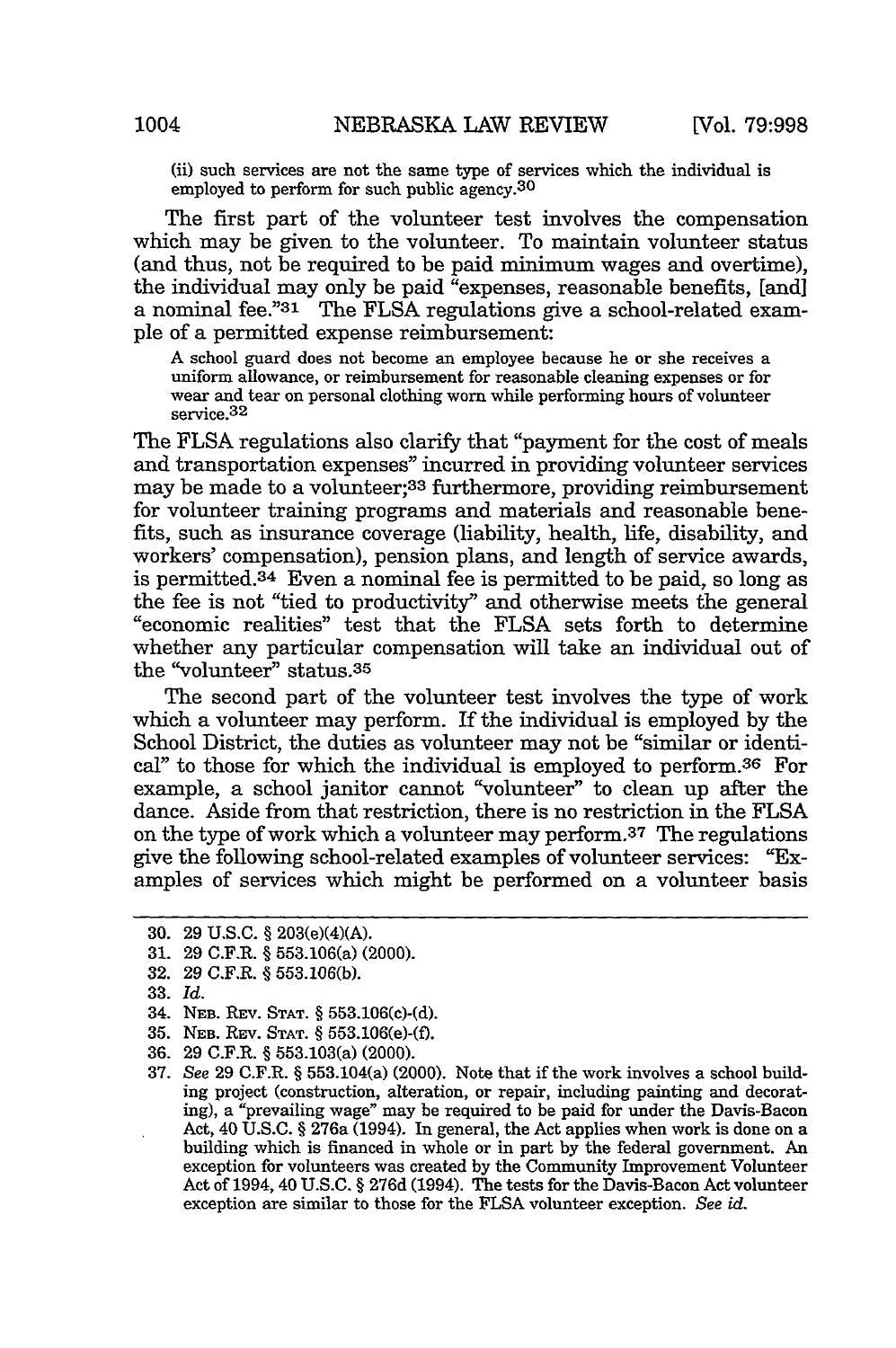when so motivated include... assisting in a school library or cafeteria; or driving a school bus to carry a football team or band on a  $trip.$ "38

# **C. Other Considerations Involved In Paying Volunteers**

The question of whether to pay volunteers is also impacted **by** whether such payment will make the individual subject to workers' compensation<sup>39</sup> and unemployment compensation laws,<sup>40</sup> and whether such payment would affect the individual's protection under volunteer immunity statutes.<sup>41</sup>

## IV. WHAT LIABILITY DO VOLUNTEERS FACE AND CREATE?

## **A. Immunity Protection for Volunteers**

When approached to volunteer, people often decline for fear of being sued. The Federal Volunteer Protection Act of **1997** was enacted to overcome this fear.42 This Act provides that "no volunteer of a nonprofit organization or governmental entity shall be liable for harm caused **by** an act or omission of the volunteer on behalf of the organization or entity," provided certain conditions are satisfied.<sup>43</sup>

Two cautionary flags must be raised regarding over-reliance on the Federal Volunteer Protection Act of **1997.** First, the law only protects the volunteer. It does not protect the school district itself or the

**<sup>38. 29</sup>** C.F.R. **§ 553.104(b).**

**<sup>39.</sup>** The Nebraska Workers' Compensation Act requires that there be a "contract of hire." **NEB.** REV. **STAT. §** 48-115(2) (Reissue 1998). As the Nebraska Attorney General has recognized, "[a] 'contract of hire' connotes that the worker will receive payment of some kind in return for his/her labor." 1995 Neb. Att'y Gen. Op. No. **95008** (citing **3 ARTHUR** LRSON & LEx **K** LARsoN, LARsoN's WoRKERs' Com-**PENSATION LAW §** 64.01 (2000)) (concluding that students participating in school to work activities on an unpaid basis are not covered by the Act).

<sup>40.</sup> The Employment Security Act defines "employment" as "[a]ny service performed **...** for wages or under any contract of hire," which suggests that unemployment benefits would not be applicable in a volunteer situation. *See* NEB. REV. **STAT. §** 48-604(1) (Reissue 1998); *cf* Seldin Dev. & Management Co. v. Chizek, 208 Neb. **315, 303** N.W.2d 300 (1981) (stating that student involved in school-to-work program was not subject to Employment Security Act).

<sup>41.</sup> *See, e.g.,* Federal Volunteer Protection Act of 1997, 42 U.S.C. **§** 14505(6) (Supp. IV 1998) (defining "volunteer" as individual who performs services and does not receive compensation other than reasonable reimbursement or any thing of value in lieu of compensation in excess of \$500.00 per year).

<sup>42. 42</sup> U.S.C. **§§** 14501-05 (Supp. IV 1998).

<sup>43. 42</sup> U.S.C. **§** 14503(a). The conditions, in brief, are that the volunteer be acting within the scope of responsibilities at the time of the act or omission, that the volunteer hold any license or certificate required to have been held, that the harm not be caused by willful or criminal misconduct, gross negligence, or similar fault, and that the harm not be caused by the volunteer operating a motor vehicle or other vehicle which requires a license and insurance. *See id.*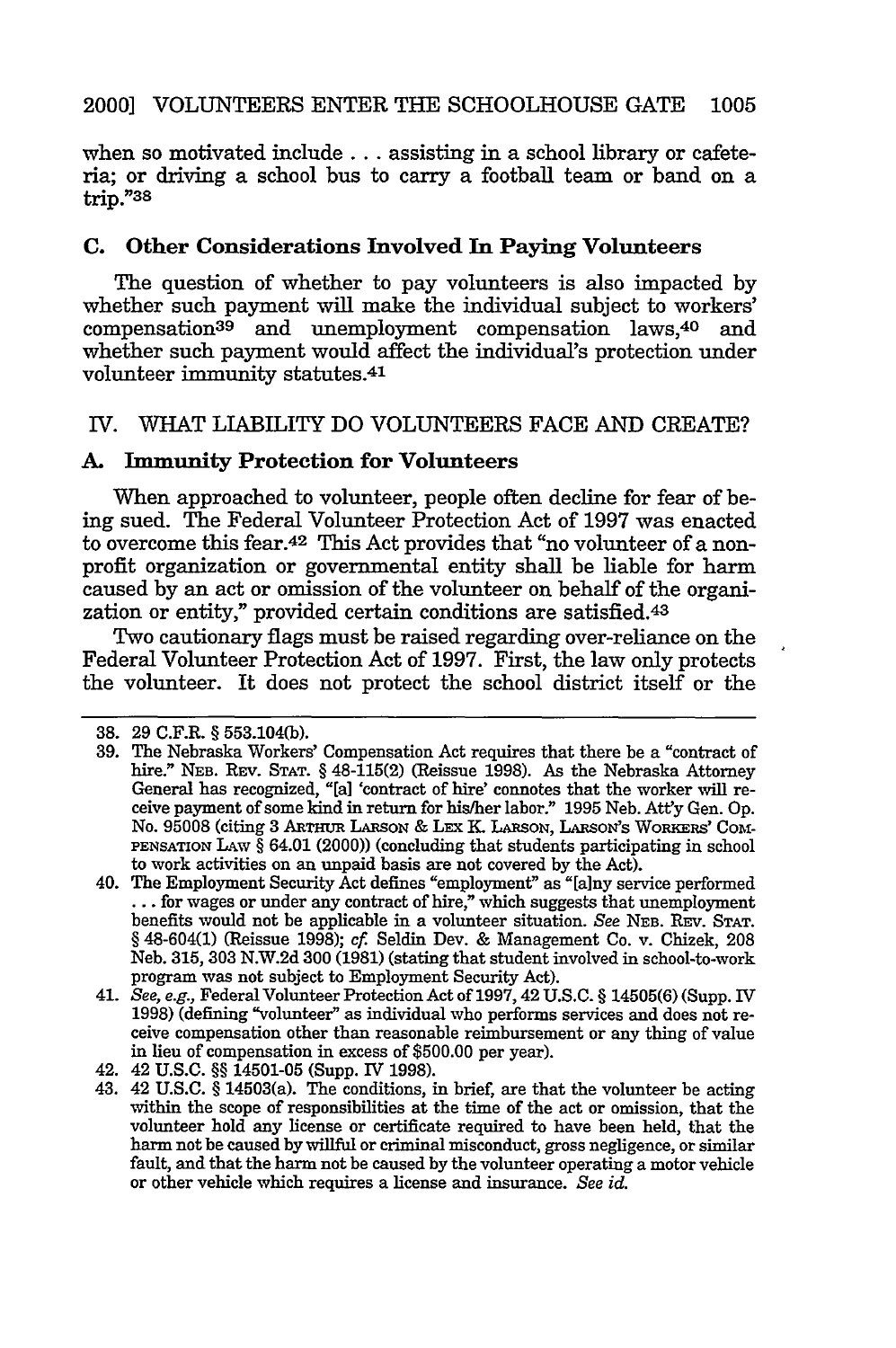school's regular personnel (e.g., administrators, teachers, etc., or members of the School Board). The School District and school personnel could be potentially liable for the negligent or unlawful acts of the volunteer on an agency-type theory, and they could also be held liable for negligence in assigning a non-qualified volunteer to perform a particular task.

Second, the federal law has not been legally tested. Some authorities have expressed the opinion that the law is unconstitutional.4 <sup>4</sup>

Other measures to alleviate volunteers' concerns about liability include: (1) use of releases signed by participants in activities in which the volunteers are involved; (2) securing liability insurance coverage for the volunteers;  $45$  (3) providing indemnification for volunteers  $46$ (i.e., defending volunteers and paying for any claims against the volunteers either in advance by agreement or after a claim is made to the extent permitted by state law).

In some states, volunteers are protected by tort claims acts.47 In Nebraska, the Political Subdivisions Tort Claims Act provides protec-

- 44. *See* Alfred R. Light, *Conscripting State Law to Protect Volunteers: The Odd Formulation of Federalism in "Opt-Out" Preemption,* 10 **SETON** HALL J. OF SPORT L. 9 (2000). *But see* Kenneth W. Biedzynski, *The Federal Volunteer Protection Act: Does Congress Want to Play Ball?,* 23 **SETON** HALL **LEGIS.** J. 319, 350 (1999) (concluding that, while there are "some serious constitutional issues" about the Act, "this author has his doubts about whether constitutional challenges [to the Act] would be successful").
- 45. School Districts are authorized by statute to maintain liability insurance on any person who is or was "a school board member or an officer, employee, or agent of the school district." **NEB.** Rsv. **STAT.** § **79-516(8)** (Reissue 1996). The question is whether the individual volunteer is an "agent," or whether authority to maintain such insurance may be implied from other statutory duties of the School District.
- 46. School districts are authorized **by** statute to provide indemnification to "a school board member or an officer, employee, or agent of the school district." **NEB.** REv. **STAT.** § **79-516(2), (3),** (4), **(6)** (Reissue **1996).** The decision in *Murray v. Zarger,* 642 **A.2d 575** (Pa. Commw. Ct. 1994), illustrates the protection which state indemnification laws can provide to volunteers. In *Murray,* a parent sued the school district, volunteer diving coach, and the owner of the vehicle in which the coach was driving, when a student was killed after being involved in an auto accident while en route to a diving meet. *See id.* The court determined that the coach could be provided indemnification under the Pennsylvania statutes even though he was a volunteer. *See id.* at **577.** The Pennsylvania statutes define an employee for purposes of indemnification as "any person who is acting or who has acted on behalf of a government unit, whether on a permanent or temporary basis, whether compensated or not and whether within or without the territorial boundaries of the government unit . **. . ."** *See id.* at **576.** The court ruled that since the volunteer coach was acting on behalf of the school district, was authorized to drive the students, and possessed a good faith reasonable belief that transportation of the diving team to a diving meet was one of his duties as assistant diving coach, he was entitled to indemnification. *See id.* at **578-79.**
- 47. *See, e.g.,* Sunderland v. Tri-City Community Unit Sch. Dist. No. **1,** 549 **N.E.2d 992 (Ill. App.** Ct. **1990).** In *Sunderland,* plaintiff was injured when the student manager of the volleyball team, who was unpaid and acting under the direction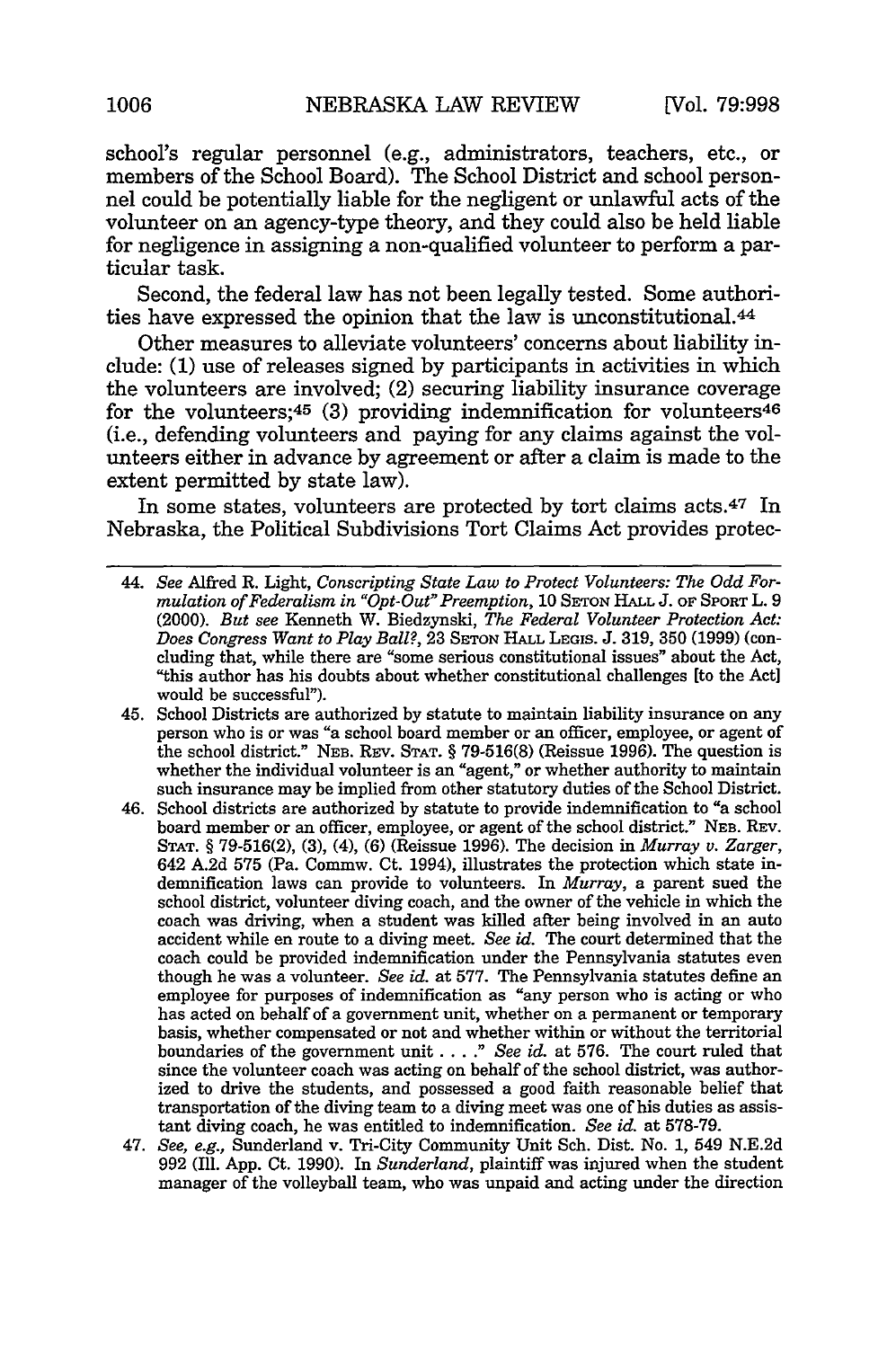tion against tort claims to some, but not all, volunteers.48 The Act extends tort claim protection to "employees," and defines the term "employee" as including members of the governing boards (e.g., members of a school board), appointed members of boards, and volunteer firefighters and rescue squad personnel.<sup>49</sup>

It should also be observed that some individuals may be reluctant to volunteer in public schools for fear of their own personal safety. The Nebraska Legislature has taken action, through amendment of the student discipline statutes, to provide at least some protection in this regard.<sup>50</sup>

#### B. **District Exposure**

The use of volunteers exposes a school district and its officials to potential liability in an unlimited number of ways. To the extent that the District or its officials have a duty to supervise or provide safe facilities and programs, the use of volunteers will create potential liability where the District fails to provide this supervision or fails to provide a safe program.<sup>51</sup> A school district's liability exposure for volunteers includes not only claims stemming from the volunteers' acts, but also from claims based on the school district's failure to protect the volunteer. <sup>52</sup>

and supervision of the coaches, wheeled a volleyball stand onto the gym floor and the stand separated from the support, landing on the plaintiffs foot. *See id.* at 993. The court concluded that the manager was entitled to the protection of the Illinois Local Governmental Employees Tort Immunity Act, which defined an employee as including a "volunteer **...** whether or not compensated"). *See id.* at 994.

- 49. *See* NEB. REv. STAT. § 13-903(3). Note that statutory protection is provided for those who assist with cleaning up hazardous wastes. *See* **NEB.** REv. STAT. §§ 81- 1567 to 81-1570 (Reissue 1999). This liability protection is likely to be seldom used in the school context.
- 50. *See* NEB. REv. STAT. § 79-267(3) (Reissue 1996)(grounds for student expulsion include "[clausing or attempting to cause personal injury to a school employee, to a school volunteer, or to any student"); § 79-268(3)(principal may suspend student who has been recommended for expulsion, on an immediate basis pending a hearing, where the student presents risk of "a personal injury to the student himself or herself, other students, school employees, or school volunteers"); § 79- 283(3)(student may be expelled for a longer period of time where the expulsion is for "the knowing and intentional use of force in causing or attempting to cause personal injury to a school employee, school volunteer or student").
- 51. *See, e.g.,* C.P. v. Township of Piscataway Bd. of Educ., 681 **A.2d** 105 (N.J. 1996) (regarding school board sued under tort and constitutional claims for sexual molestation of a girl by a volunteer instructor in the school-sponsored swimming program).
- 52. *See, e.g.,* Teters v. ScottsbluffPub. Sch., 256 Neb. 645, 592 N.W.2d 155 (1999)(regarding school district sued by a parent who had volunteered on a school-sponsored outdoor education program, where parent was injured while using an obstacle course known as the "slide-for-life").

<sup>48.</sup> *See* NEB. REv. STAT. §§ 13-901 to 13-926 (Reissue 1997).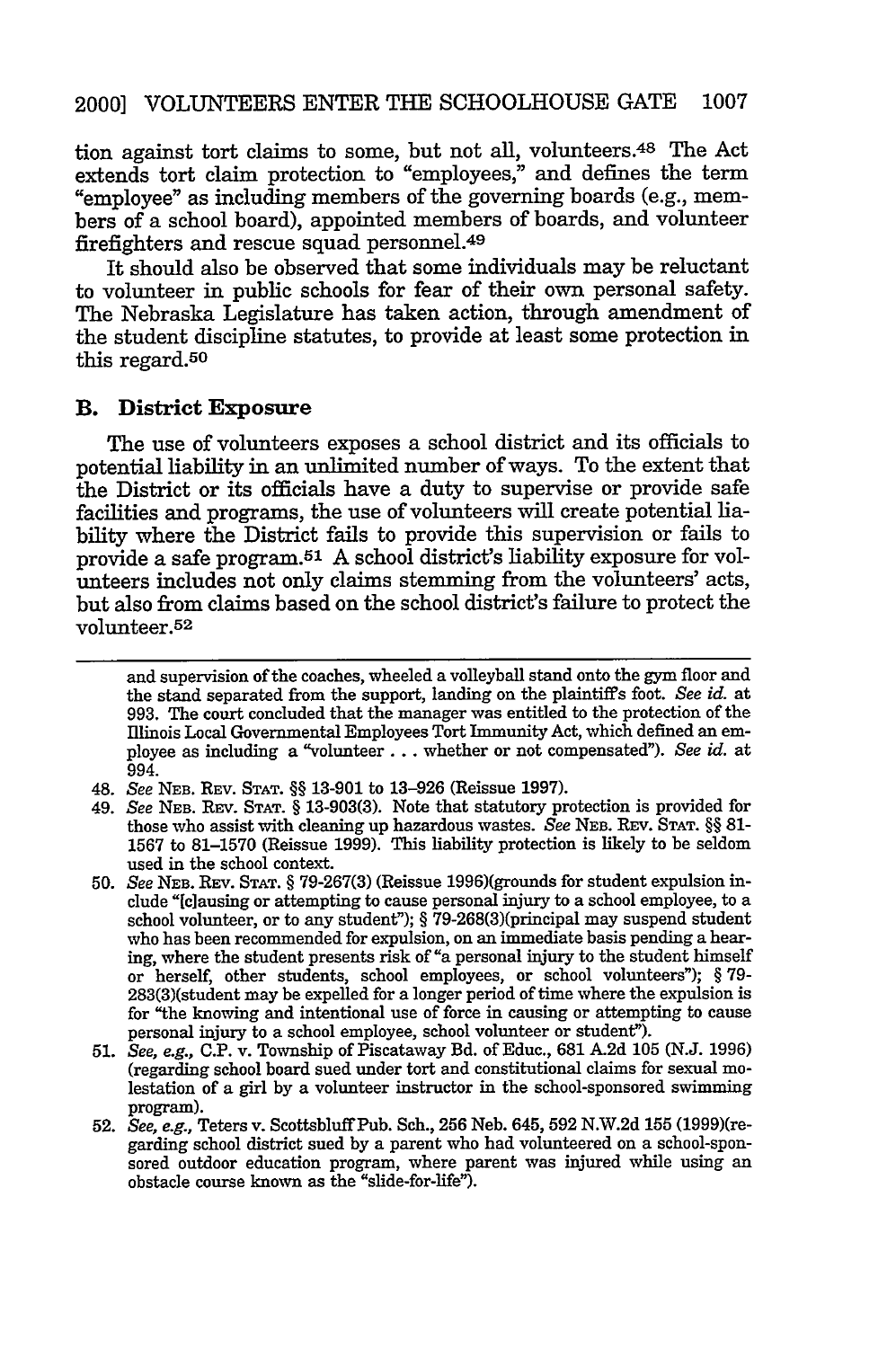A service which volunteers frequently provide to public schools is that of driving youth to different activities. The decision in *McCurry v. School District of Valley53* illustrates the liability exposure faced from just such a situation. In *McCurry,* an extra driver was needed for a school-sponsored ski trip. A teacher asked Scott Nielsen to drive his (Nielsen's) van on the trip, which Nielsen agreed to do without wage or salary. The School District and Nielsen agreed that Nielsen would be reimbursed for gas and lodging, but he was to cover his own expenses for food and skiing. During the trip, Nielsen lost control of his van; the van rolled over and a student was killed. Both Nielsen and the School District were sued. Nielsen paid a settlement. The court ruled that "reasonable minds could differ as to whether Nielsen was an agent of the school district" so as to impose liability on the School District under the respondeat superior doctrine.<sup>54</sup> The School District was only able to escape liability on the basis that Nielsen's settlement served to release not only Nielsen, but the School District, as well.

While respondeat superior liability may exist for volunteers in some circumstances, a recent Illinois Supreme Court decision illustrates that an organization's legal responsibility for the acts of its volunteers is in some circumstances less than its responsibility for its employees. In *Hills v. Bridgeview Little League Association,55* two assistant coaches assaulted the coach of an opposing all-star youth baseball team during the game.<sup>56</sup> The victim sued the Little League Association on the theory that its manager, who was an employee, failed to stop the attack by the two assistant coaches, who were both volunteers. 57 The court held that the Association could not be liable for the assault by the volunteers, and it reversed a judgment imposing liability on the Association.5S The court quite clearly recognized that the result would be different for an assault by employees, stating:

[Restatement (Second) of Torts] Section 317 is addressed primarily to the most common form of master-servant relationship, that of employer and employee. In a situation such as that presented here, where it is alleged that a

*Id. But* see State ex *rel.* Higgs v. Summers, 118 Neb. 189, 194, 223 N.W. 957, 959 (1929)("the school district is not bound by the acts of volunteers").

<sup>53. 242</sup> Neb. 504, 496 N.W.2d 433 (1993).

<sup>54.</sup> *Id.* at 513, 496 N.W.2d at 440. To establish the possible agency relationship, the court relied on the fact that

the trip also furthered the interests of the school district . . . he was given a destination and an approximate departure and arrival time... he had no control over who rode in his van; and while he was not being paid wages or a salary to drive, certain of his expenses were being defrayed by the school district.

<sup>55.</sup> Nos. 87895, 87910, 2000 WL 1709913 (Ill. Nov. 16, 2000).

<sup>56.</sup> *See id.* at **\*1.**

<sup>57.</sup> *See id.* at **\*7.**

<sup>58.</sup> *See id.* at \*17.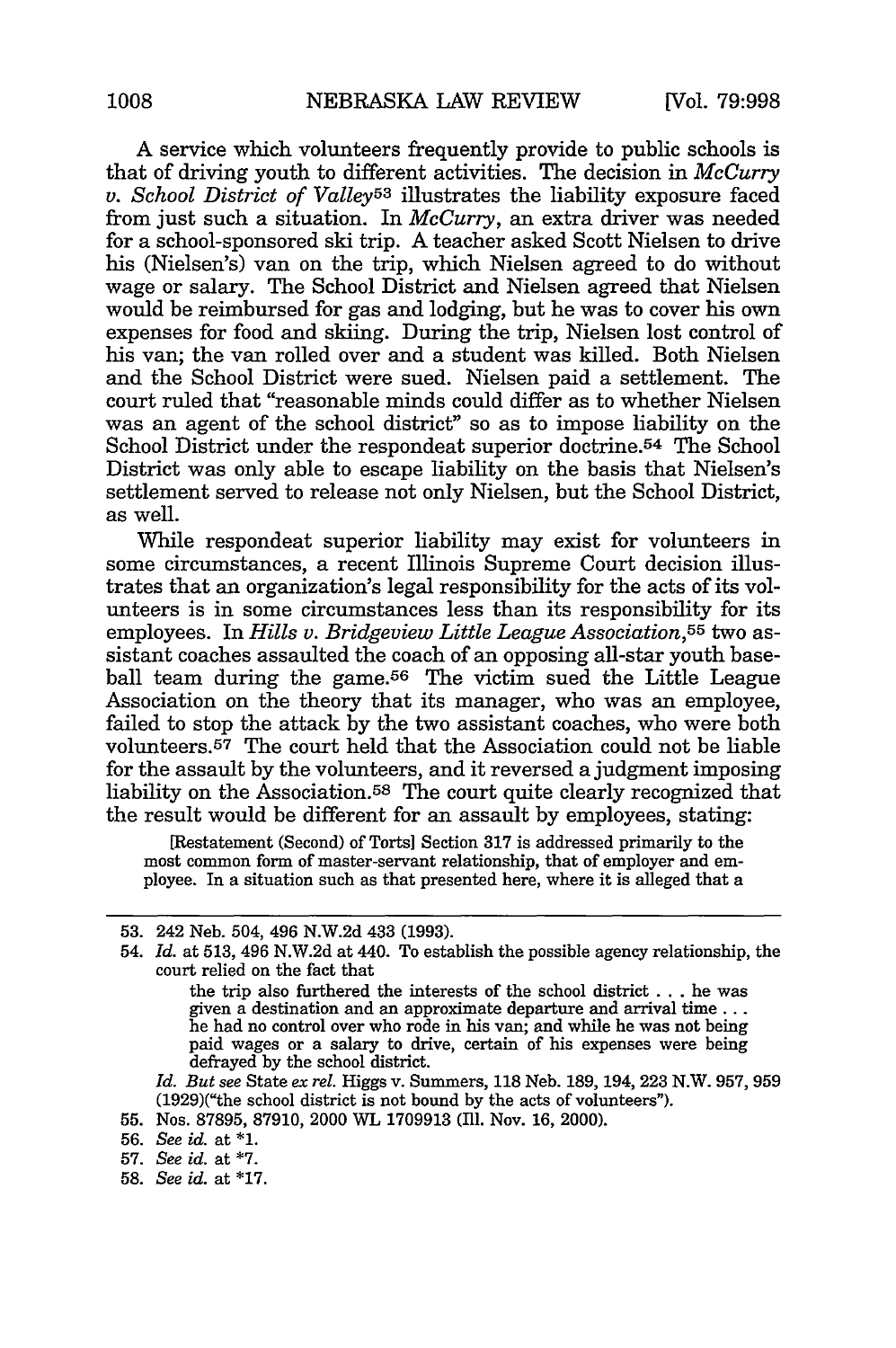master has a duty to intervene in an ongoing criminal attack committed by its servants, there is a theoretical justification for imposing a duty to control upon the master, when the master is an employer and the servant is a paid employee. Because an employer controls an employee's salary, an employer has economic leverage and, hence, a measure of actual control over an employee. During an ongoing assault, an employer may use that economic leverage, and exercise his authority as master, by verbally threatening to discipline, demote or discharge an employee if he or she does not stop the assault. Arguably, even in the heat of an attack, an employee may pause when threatened with the loss of his livelihood or a portion thereof. Imposing a duty to control on the employer in such a situation is thus, generally speaking, warranted.

In the case at bar, however, [the assaulting coaches] were not paid employees of Bridgeview. They were volunteers. Unlike an employer, a master of a volunteer has no inherent economic leverage or control over that volunteer... [A] verbal threat by [the manager] to "discipline" or "fire" the assistant coaches would have been worthless as an effective means of control.<sup>59</sup>

#### **C. Anti-discrimination Laws**

Federal and state laws prohibit discrimination against employees on the basis of race, color, religion, sex, national origin, marital status, age, pregnancy, bankruptcy, military service, AIDS or HIV status, disability, and unlawful retaliation.<sup>60</sup> The courts have held that these laws, being applicable only to employees, are not applicable to volunteer workers.<sup>61</sup>

Unlike many other anti-discrimination statutes, the Americans with Disabilities Act (ADA) covers individuals who are not employees,

<sup>59.</sup> *Id.* at **\*16** (citations omitted).

<sup>60.</sup> See, e.g., 42 U.S.C. §2000e (1994) (Title VII); Nebraska Fair Employment Practice Act, **NEB.** REV. **STAT. §§** 48-1101-1126 (Reissue 1998); Equal Pay Act (29 U.S.C. §206(d)) (1994); 20 U.S.C. §1681-1688 (1994) (Title IX); Immigration Reform and Control Act (8 U.S.C. **§** 1324(b)); Age Discrimination in Employment Act 29 U.S.C. **§§** 621-634 (1994); Act Prohibiting Unjust Discrimination in Employment Because of Age, **NEB.** REV. **STAT. §** 48-1001-1010; Pregnancy Discrimination Act (42 U.S.C. **§** 2000e(k) (1994)); Bankruptcy Act 11 U.S.C. **§ 525;** Vietnam Era Veteran's Readjustment Assistance Act (38 U.S.C. **§** 4311); Americans With Disabilities Act (42 U.S.C. **§** 12101 et seq.); **NEB.** REv. **STAT. §** 20-131.

<sup>61.</sup> *See* City of Fort Calhoun v. Collins, 243 Neb. 528, 500 N.W.2d 822 (1993); Graves v. Women's Professional Rodeo Ass'n, 907 F.2d 71 (8th Cir. 1990) (Title VII case); Hall v. Delaware Council on Crime & Justice, 780 F. Supp. 241 (D. Del. 1992); Tadros v. Coleman, 717 F. Supp. 996, 1004 (S.D.N.Y. 1989), *affd,* 898 F.2d 10 (2d Cir. 1990), *cert. denied,* 111 S.Ct. **186** (1990); EEOC v. Pettegrove Truck Service, Inc., 716 F. Supp. 1430 (S.D. Fla. 1989); Shoenbaum v. Orange County Ctr. for Performing Arts, 677 F. Supp. 1036 (C.D. Cal. 1987); Smith v. Berks Community Television, 657 F. Supp. 794 (E.D. Pa. 1987); Beverly v. Douglas, 591 F. Supp. 1321 (S.D.N.Y. 1984); Diane C. Desautels, Note, *Discrimination Law-Statutory Protection for Volunteers Against Discrimination, 11 W. NEw Eng. L. REV. 93* (1989). *But see* Haavistola v. Community Fire Co., 6 F.3d 211, 222 (4th Cir. 1993) (stating that in the event a volunteer receives "indirect but significant remuneration" in exchange for services, the volunteer may qualify as an employee under Title VII).